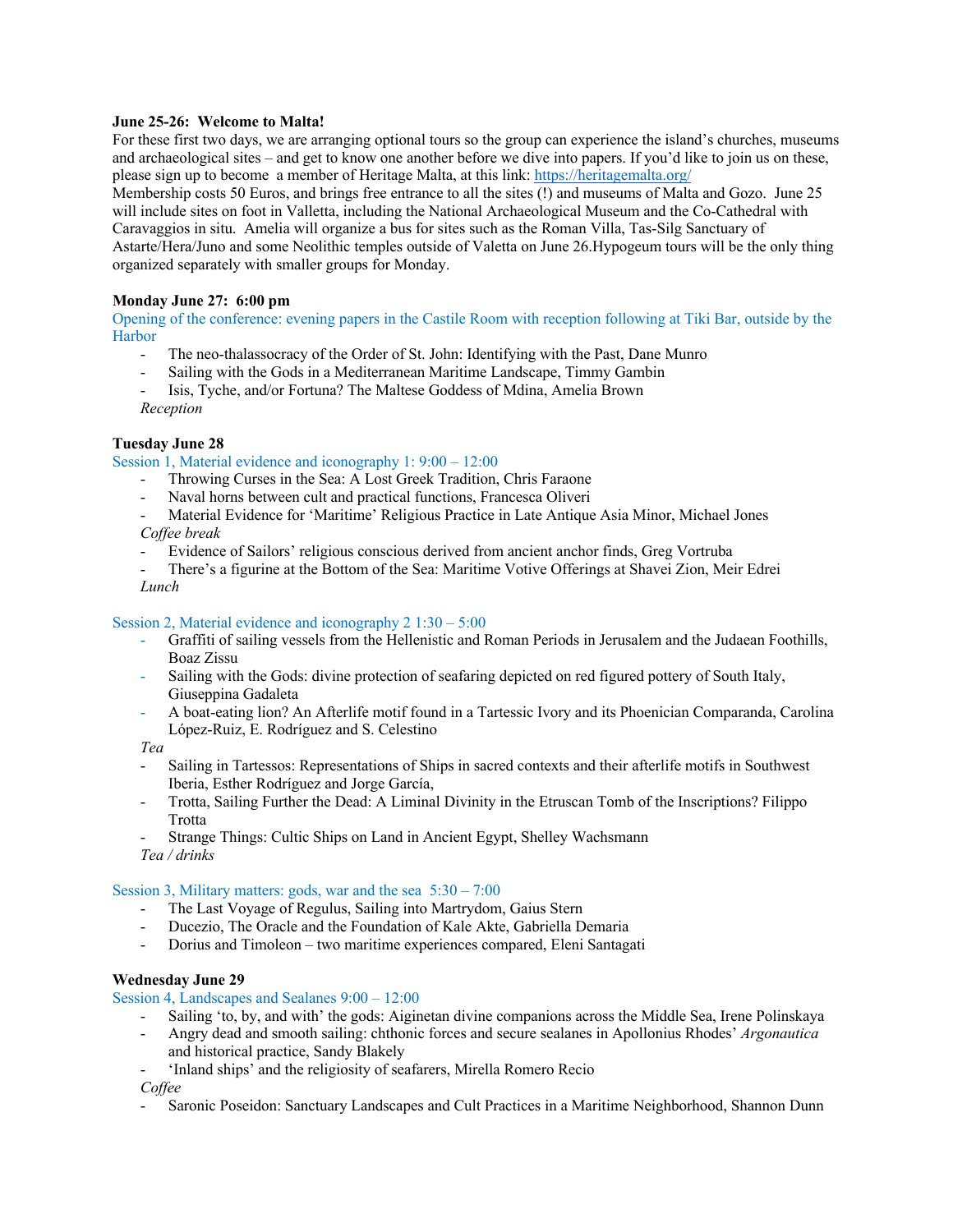- The Invocation of Dushara at Diasporic Nodes as Evidence of a Nabataean Trade Network, Anna Accettola *Lunch*

# Session 5, Mistresses of the Sea  $1 \quad 1:30 - 3:00$

- Pausanias III.23, Ἰνοῦς καλούμενον ὕδωρ. Les différents aspects du mythe et du culte d'une divinité marine, Kerasia Stratiki
- "The Voyage to Corinth is not for Every Man" (Strabo 8.6.20): Sailors, Sex, and the Cult of Aphrodite/Venus at Corinth, Barbette Spaeth
- Maritime Trade: Sailors, Prostitutes, and the Cult(s) of Aphrodite/Astarte in Ancient Corinth, Walter Penrose

*Tea*

#### Session 6, Mistresses of the Sea  $2 \quad 3:30 - 5:00$

- Potnia and Pontia: Exploring the Bronze Age Background of Mediterranean Maritime Goddesses, Megan Daniels
- Any Port in a Storm: Punic Worship at the Heraion of Perachora, Angela Ziskowski
- When Virgins Travel by Sea: marriage and landscapes in Aeschylus' Suppliant Women, Giulia Re
- Exemplary artifacts, foreign gods and the visual imagery in the seaward sanctuaries of Aphrodite, Martin Eckert

*Tea / drinks*

## Session 7: Bodies, Minds, and Maritime Experience 5:30 – 7:00

- Pilgrimage, Healing and Maritime Oracles: the Gallizenae of Sena, Achilles of Leuke, and Apollo, Georgia Irby
- Gods and Miracles at Sea: Comparative and Cognitive Approaches, Jennifer Larson
- Sea/Sick: Sailing with the Gods in Search of Healing in Greco-Roman Antiquity, Bronwen Wickkiser

## **Thursday June 30**

#### Session 8: Reception, Christianity, and Late Antiquity 1: 9:00 – 12:00

- Helena, Constantine and the water. The sign of passion as a means to dominate the forces of nature, Pio Di Cosmo
- Ave Maris Stella: The Maritime Cultus of the Madonna in Late Antiquity, Christopher Bishop
- Sailing in the Adriatic Sea in Late Antiquity and the Early Middle Ages: Saintly Protagonists and Sacred Destinations, Marina Zgrablic

*Tea*

- Ocean Fathers and Saintly Argonauts: Religion and Sea-travel in Atlantic North-west Europe, c. 350-700 CE, Jonathan Wooding
- Sailing with Santa: the patronage of St. Nicholas through post-Byzantine icons, Miguel Galles *Lunch*

#### Session 9: Defining the gods of the sea: islands, mainlands, Anatolia and beyond  $1:30 - 3:30$

- Seagoing Heroes or Travelling Gods: The Dioskouroi and Anakes of Athens and the Aegean, Adam Brennan
- The Cult of Apollo Pythios and Delios in the Cycladic Archipelago and the Domain of the Sea, Erica Angliker
- Danger Comes from the Sea, Annick Payne and Jorit Wintjes,
- Varuna as Marine God: Iconography and Symbolism, Ys Sanathana and Manjil Hazarika

*Coffee*

#### Session 10: Reception, Christianity, and Late Antiquity 2: 4:00 – 7:30

- Seafaring as a Conceptual Metaphor in Augustine of Hippo, Amanda Knight
- Saint Augustin et la mer, Mustapha Lakhlif
- Water Gods and Swimming Pigs: Jesus and the Sea in the Gospel of Mark, Nathanael Vette *Tea/Drinks*
- Storms, Sacrifice, and Ecologic Alarm: A Cretan King's Journey from Ancient Troy into the Twenty-First Century, Barbara Melton